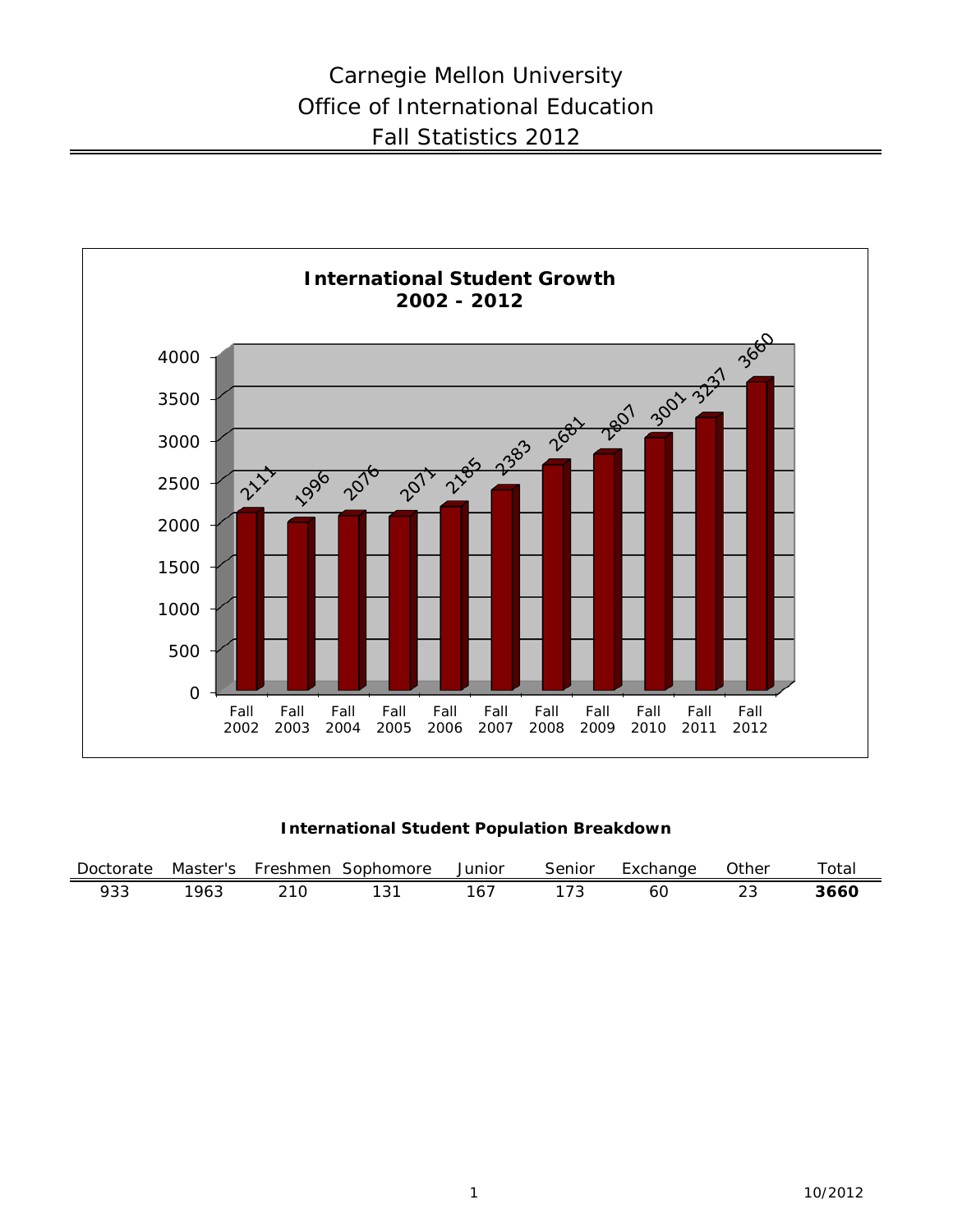# Carnegie Mellon University Office of International Education Fall Statistics 2012



| <b>Funding Source</b>      | Doc. | Mast. | Fr.          | So.         | Jr.         | Sr.         | Ex.         | Oth.           | <b>Total</b> |
|----------------------------|------|-------|--------------|-------------|-------------|-------------|-------------|----------------|--------------|
| Current/Future Employer    | 3    | 3     |              |             |             |             |             |                | 6            |
| Home Govt or University    | 36   | 47    | 14           | 11          | 8           | 11          | 13          | 6              | 146          |
| Personal & Family Funds    | 101  | 1825  | 192          | 119         | 155         | 157         | 44          | 9              | 2602         |
| Private Sponsor            | 22   | 50    | 4            | 1           | 4           | 5           | 3           | $\mathbf{1}$   | 90           |
| U.S. College or University | 771  | 38    |              |             |             |             |             | $\overline{7}$ | 816          |
| Totals                     | 933  | 1963  | 210          | 131         | 167         | 173         | 60          | 23             | 3660         |
| <b>Immigration Status</b>  | Doc. | Mast. | Fr.          | So.         | Jr.         | Sr.         | Ex.         | Oth.           | Total        |
| $F-1$                      | 911  | 1958  | 210          | 131         | 167         | 170         | 60          | 12             | 3619         |
| $J-1$                      | 22   | 5     | $\mathsf{O}$ | $\mathbf 0$ | 0           | 3           | $\mathbf 0$ | 11             | 41           |
| <b>Totals</b>              | 933  | 1963  | 210          | 131         | 167         | 173         | 60          | 23             | 3660         |
| Gender                     | Doc. | Mast. | Fr.          | So.         | Jr.         | Sr.         | Ex.         | Oth.           | Total        |
| Male                       | 669  | 1252  | 137          | 87          | 113         | 107         | 41          | $\overline{4}$ | 2410         |
| Female                     | 264  | 711   | 73           | 44          | 54          | 66          | 19          | 19             | 1250         |
| Totals                     | 933  | 1963  | 210          | 131         | 167         | 173         | 60          | 23             | 3660         |
| <b>Marital Status</b>      | Doc. | Mast. | Fr.          | So.         | Jr.         | Sr.         | Ex.         | Oth.           | Total        |
| Single                     | 816  | 1828  | 210          | 131         | 167         | 173         | 60          | 19             | 3404         |
| Married                    | 117  | 135   | 0            | 0           | $\mathbf 0$ | $\mathbf 0$ | $\mathbf 0$ | $\overline{4}$ | 256          |
| <b>Totals</b>              | 933  | 1963  | 210          | 131         | 167         | 173         | 60          | 23             | 3660         |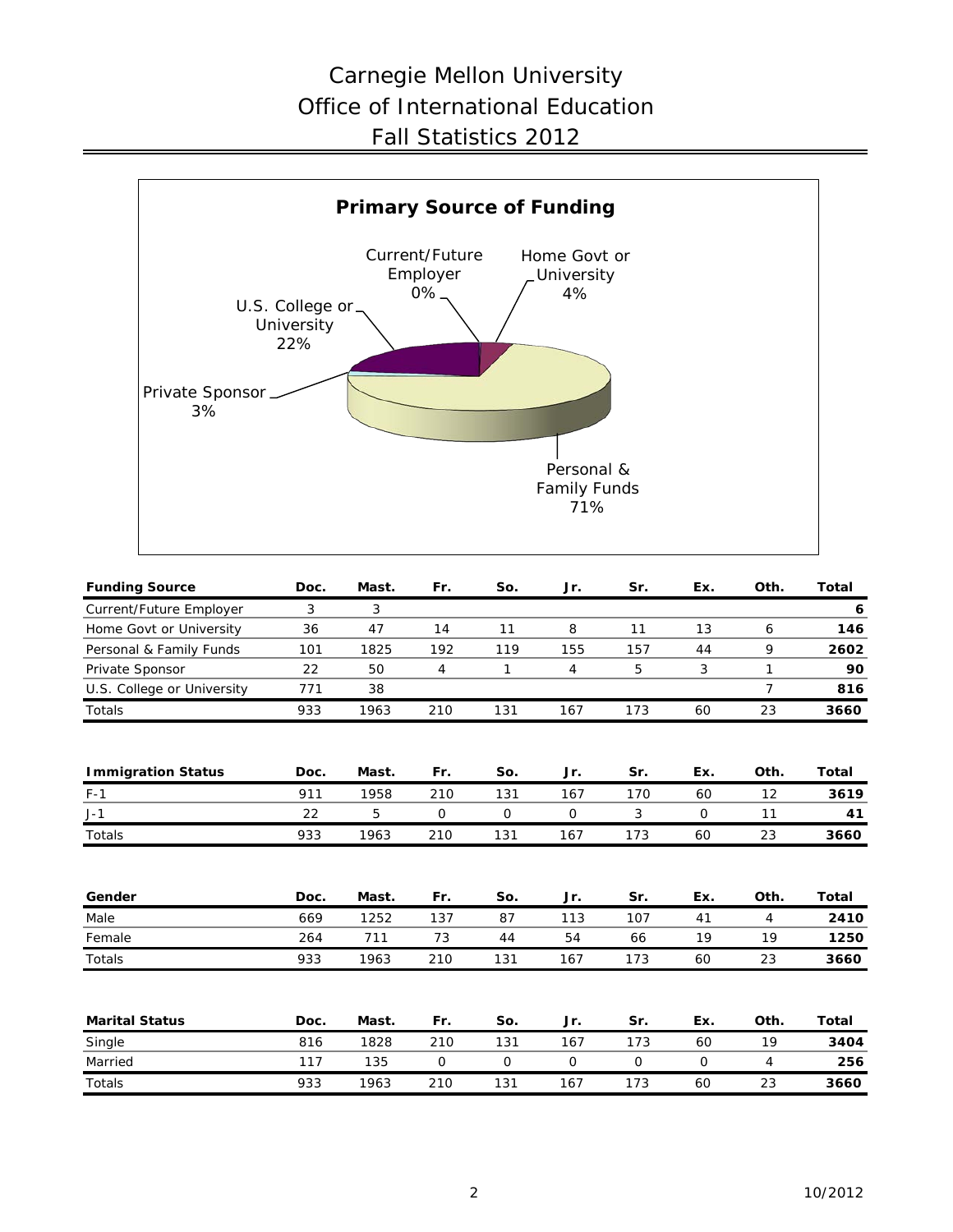# Carnegie Mellon University Office of International Education Fall Statistics 2012



| Region        | Doc. | Mast. | Fr. | So. | Jr. | Sr. | Ex. | Oth. | Total |
|---------------|------|-------|-----|-----|-----|-----|-----|------|-------|
| Africa        | 16   | 21    |     |     |     |     |     |      | 45    |
| Asia          | 640  | 1769  | 180 | 112 | 143 | 148 | 16  | 18   | 3026  |
| Europe        | 161  | 70    | 10  |     | 4   | 14  | 29  |      | 296   |
| Latin America | 36   | 38    |     |     |     |     |     |      | 84    |
| Middle East   | 39   | 23    |     |     |     |     |     |      | 76    |
| North America | 36   | 39    | 10  | 6   | 12  | 8   |     |      | 115   |
| Oceania       | 5    | 3     | 3   |     | 4   |     |     |      | 18    |
| Totals        | 933  | 1963  | 210 | 131 | 167 | 173 | 60  | 23   | 3660  |

| Country              | Doc. | Mast. | Fr. | So. | Jr. | Sr. | Ex. | Oth. | <b>Total</b> |
|----------------------|------|-------|-----|-----|-----|-----|-----|------|--------------|
| Albania              |      |       |     |     |     |     |     |      |              |
| Algeria              |      |       |     |     |     |     | 1   |      |              |
| Antigua & Barbuda    |      | 1     |     |     |     |     |     |      | 1            |
| Argentina            | 2    |       |     |     |     |     |     |      | $\mathbf{2}$ |
| Armenia              | 2    | 1     |     |     |     |     |     |      | 3            |
| Australia            | 3    | 2     | 3   |     | 1   |     |     |      | 9            |
| Austria              | 1    | 2     |     |     |     |     |     |      | 3            |
| Azerbaijan           |      |       |     |     |     |     | 1   |      | 1            |
| Bahrain              | 1    |       |     |     |     |     |     |      |              |
| Bangladesh           | 2    | 2     |     |     | 1   |     |     |      | 5            |
| Barbados             |      |       |     |     |     |     |     |      |              |
| Belarus              |      |       |     |     |     |     |     |      |              |
| Belgium              |      |       |     |     |     |     |     |      |              |
| Benin                |      | 1     |     |     |     |     |     |      | 1            |
| Bolivia              |      |       |     |     | 1   |     |     |      | 1            |
| Bosnia & Herzegovina | 1    |       |     |     |     |     |     |      |              |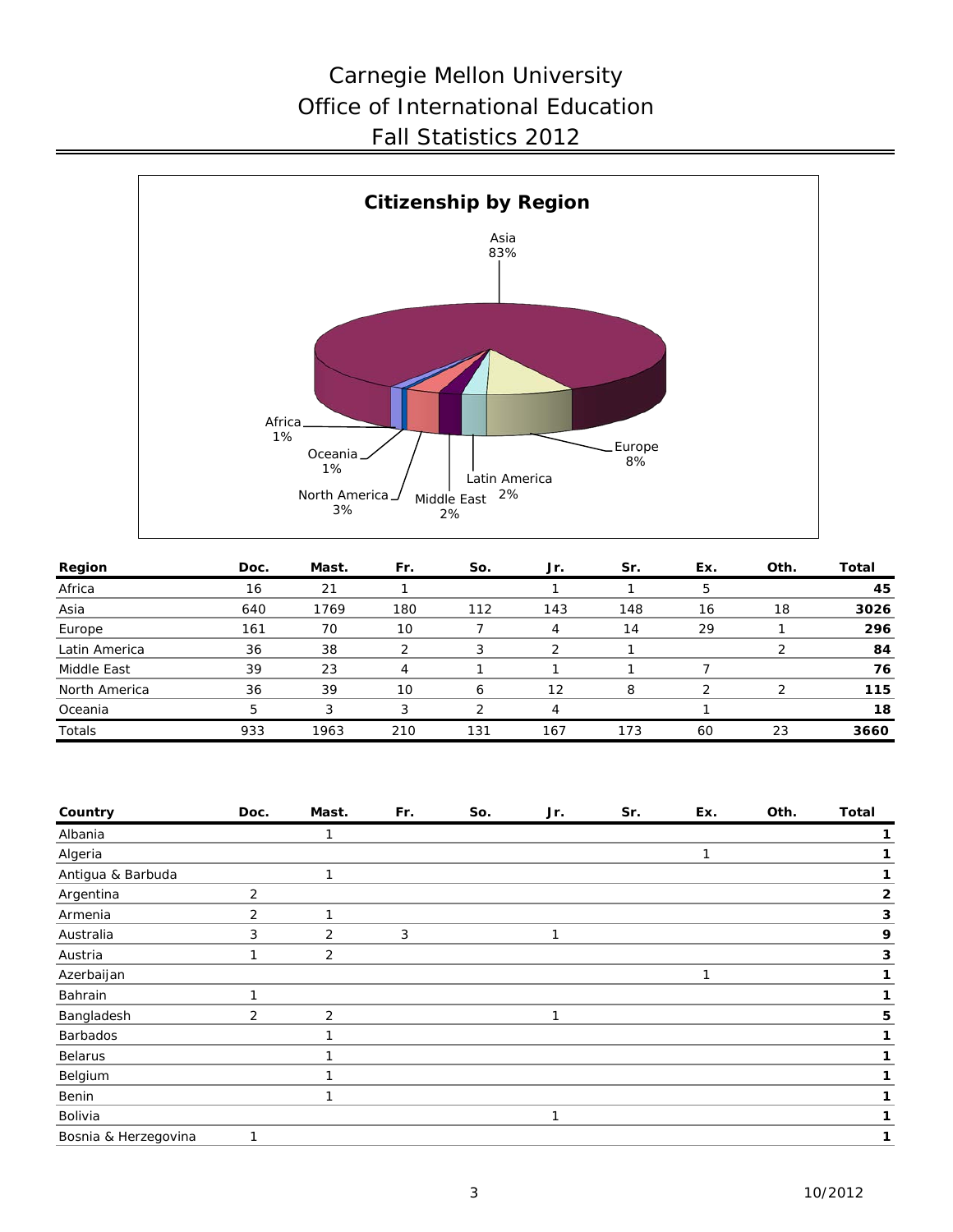| Country         | Doc.                           | Mast.                   | Fr.            | So.            | Jr.                        | Sr.                 | Ex.               | Oth.           | Total                        |
|-----------------|--------------------------------|-------------------------|----------------|----------------|----------------------------|---------------------|-------------------|----------------|------------------------------|
| Brazil          | 13                             | 4                       |                | $\mathbf{1}$   |                            |                     |                   | 1              | 19                           |
| Brunei          |                                | 1                       |                |                |                            |                     |                   |                | $\mathbf{1}$                 |
| Bulgaria        | $\mathbf{1}$                   | $\overline{2}$          |                |                |                            | $\overline{2}$      |                   |                | 5                            |
| Burma (Myanmar) |                                |                         |                | 1              |                            |                     |                   |                | 1                            |
| Burundi         |                                | $\mathbf{1}$            |                |                |                            |                     |                   |                | 1                            |
| Canada          | 31                             | 22                      | 10             | $\overline{5}$ | 12                         | $\overline{7}$      | 1                 | 1              | 89                           |
| Chile           | $\overline{7}$                 | $\overline{\mathbf{4}}$ |                |                |                            |                     |                   |                | $11$                         |
| China           | 297                            | 914                     | 67             | 23             | 39                         | 22                  | 4                 | 4              | 1370                         |
| Colombia        | 8                              | 9                       |                |                |                            |                     |                   |                | $17$                         |
| Costa Rica      | 1                              | $\overline{2}$          | $\mathbf{1}$   | 1              |                            |                     |                   |                | 5                            |
| Croatia         | $\mathbf{1}$                   |                         |                |                |                            |                     |                   |                | 1                            |
| Cyprus          | $\mathbf{1}$                   |                         |                |                |                            |                     |                   |                | 1                            |
| Czech Republic  | $\overline{2}$                 |                         |                |                |                            |                     |                   |                | $\mathbf{2}$                 |
| Denmark         | $\sqrt{2}$                     |                         |                |                |                            |                     |                   |                | $\overline{2}$               |
| Ecuador         | 1                              |                         |                |                |                            | $\mathbf{1}$        |                   |                | $\mathbf{2}$                 |
| Egypt           | $\overline{4}$                 | $\overline{\mathbf{c}}$ |                |                |                            |                     | 1                 |                | $\overline{\mathbf{z}}$      |
| Finland         | $\mathbf{1}$                   |                         |                |                |                            |                     |                   |                | 1                            |
| France          | $\mathfrak{Z}$                 | 13                      |                |                | $\mathbf{1}$               |                     | 3                 |                | 20                           |
| Germany         | 10                             | 4                       |                |                |                            |                     | $\overline{7}$    |                | 21                           |
| Ghana           | $\mathbf{1}$                   | $\overline{2}$          |                |                |                            |                     |                   |                | 3                            |
| Greece          | 13                             | 3                       | 1              |                |                            |                     |                   |                | 17                           |
| Guatemala       |                                | $\overline{2}$          |                |                |                            |                     |                   |                | $\mathbf 2$                  |
| Honduras        |                                | 3                       |                |                |                            |                     |                   |                | 3                            |
| Hong Kong       | 1                              | $\overline{7}$          | $\overline{c}$ | $\mathbf 2$    | $\overline{4}$             |                     |                   |                | 16                           |
| Hungary         | $\mathbf{1}$                   | 1                       |                |                |                            |                     |                   |                | $\mathbf 2$                  |
| India           | 154                            | 642                     | 31             | 33             | 28                         | 29                  | 4                 | $\mathbf{1}$   | 922                          |
| Indonesia       | $\overline{2}$                 | 6                       |                |                | $\mathbf{1}$               | $\mathfrak{Z}$      |                   | $\mathbf{1}$   | 13                           |
| Iran            | 18                             | 6                       |                |                |                            |                     | 1                 |                | 25                           |
| Israel          | 4                              | $\mathbf{1}$            |                |                | $\mathbf{1}$               |                     | $\overline{c}$    |                | 8                            |
| Italy           | 9                              | $\overline{c}$          |                |                | $\mathbf{1}$               |                     | 3                 |                | ${\bf 15}$                   |
| Jamaica         |                                | $\mathbf{1}$            |                |                |                            |                     |                   |                | 1                            |
| Japan           | 12                             | 23                      |                | $\mathbf{1}$   | $\mathbf{1}$               |                     |                   | $\overline{c}$ | 39                           |
| Jordan          | $\overline{2}$                 | $\mathbf{1}$            |                |                |                            |                     | $\overline{2}$    |                | 5                            |
| Kazakhstan      | $\mathbf{1}$                   | $\overline{c}$          | $\mathbf{1}$   | $\mathbf{1}$   | $\mathbf{1}$               | $\overline{2}$      |                   |                | 8                            |
| Kenya           | $\mathbf{1}$                   | 6                       |                |                |                            |                     |                   |                | $\overline{7}$               |
| Korea, South    | 83                             | 71                      | 47             | 32             | $41$                       | 69                  |                   | 6              | 349                          |
| Kosovo          |                                | 1                       |                |                |                            |                     |                   |                | 1                            |
| Kuwait          | $\overline{2}$                 | $\mathbf{1}$            | $\mathbf{1}$   |                |                            |                     |                   |                | 4                            |
| Lebanon         | $\sqrt{3}$                     |                         |                |                |                            |                     |                   |                | 3                            |
| Libya           | $\mathbf{1}$                   |                         |                |                |                            |                     |                   |                | $\mathbf{1}$                 |
| Malaysia        | 5                              | $\overline{c}$          | 5              |                | $\boldsymbol{7}$           | 5                   |                   | $\mathbf{1}$   | 25                           |
| Mauritius       |                                | $\mathbf{1}$            |                |                |                            |                     |                   |                | $\mathbf{2}$                 |
| Mexico          | $\mathbf 5$                    | $17$                    |                | 1              |                            | $\mathbf{1}$        | 1<br>$\mathbf{1}$ | $\mathbf{1}$   | 26                           |
| Moldova         | $\mathbf{1}$                   |                         |                |                |                            |                     |                   |                | $\mathbf{1}$                 |
| Mongolia        | $\mathbf{1}$                   |                         |                |                |                            |                     | 1                 |                | $\mathbf 2$                  |
| Morocco         | $\mathbf{1}$                   | $\mathbf{1}$            |                |                |                            |                     | $\mathbf{1}$      |                | 3                            |
|                 |                                |                         |                |                |                            |                     |                   |                |                              |
| Nepal           | $\mathbf 5$                    |                         |                |                |                            |                     |                   |                | 5                            |
| Netherlands     | 1                              | $\mathbf{1}$            | $\mathbf{1}$   |                |                            |                     | 1                 |                | $\overline{\mathbf{4}}$<br>9 |
| New Zealand     | $\overline{c}$<br>$\mathbf{3}$ | $\mathbf{1}$<br>5       |                | $\overline{2}$ | $\sqrt{3}$<br>$\mathbf{1}$ |                     | $\mathbf{1}$      |                | $11$                         |
| Nigeria         |                                |                         | 1              |                |                            | 1<br>$\overline{2}$ |                   |                |                              |
| Norway          | $\mathbf{1}$                   |                         |                | 1              |                            |                     |                   |                | $\overline{\mathbf{4}}$      |
| Oman            | $\mathbf{1}$                   |                         |                |                |                            |                     |                   |                | $\mathbf{1}$                 |
| Pakistan        | $\overline{2}$                 | 5                       | 3              |                |                            | $\mathbf{1}$        | $\mathbf{1}$      |                | 12                           |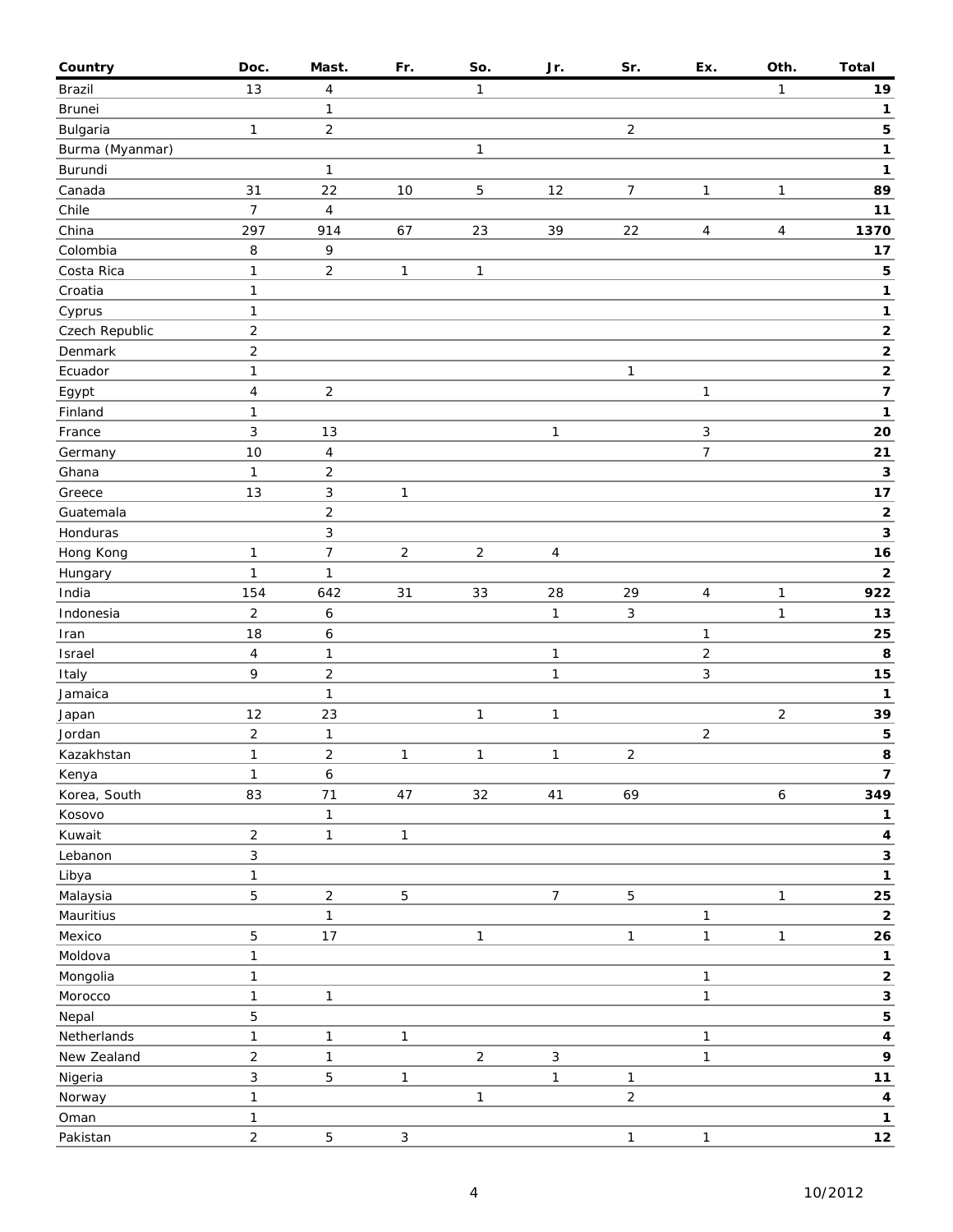| Country                     | Doc.           | Mast.                   | Fr.          | So.            | Jr.            | Sr.            | Ex.            | Oth.         | <b>Total</b>            |
|-----------------------------|----------------|-------------------------|--------------|----------------|----------------|----------------|----------------|--------------|-------------------------|
| Panama                      |                | $\overline{2}$          |              |                |                |                |                |              | $\mathbf{2}$            |
| Peru                        | 1              | 5                       |              |                |                |                |                | $\mathbf{1}$ | $\overline{\mathbf{z}}$ |
| Philippines                 | 5              | $\overline{c}$          | 1            |                | $\mathbf{1}$   |                |                |              | 9                       |
| Poland                      | $\overline{2}$ | $\mathbf{1}$            |              |                |                |                |                | 1            | 4                       |
| Portugal                    | 18             | $\mathbf 2$             |              |                |                |                | $\mathbf{1}$   |              | 21                      |
| Qatar                       |                | $\mathbf{1}$            |              |                |                |                |                |              | 1                       |
| Romania                     | 12             | $\mathbf{1}$            |              |                |                |                | $\overline{2}$ |              | 15                      |
| Russia                      | 10             | 6                       |              |                |                |                |                |              | 16                      |
| Saudi Arabia                | 5              | 8                       |              | 1              |                |                |                |              | 14                      |
| Serbia                      | $\overline{2}$ | $\mathbf{1}$            |              |                |                |                |                |              | 3                       |
| Singapore                   | 14             | 24                      | 24           | 17             | 12             | 8              | 6              |              | 105                     |
| Slovakia                    | 1              |                         |              |                |                |                |                |              | 1                       |
| Slovenia                    | $\mathbf{1}$   |                         | $\mathbf{1}$ |                |                |                |                |              | $\mathbf 2$             |
| Spain                       | 3              | $\overline{2}$          | $\mathbf{1}$ |                |                |                |                |              | 6                       |
| Sri Lanka                   | 6              | $\mathbf{1}$            |              |                |                |                |                |              | $\overline{\mathbf{z}}$ |
| Sudan                       |                |                         |              |                |                |                | $\mathbf{1}$   |              | $\mathbf{1}$            |
| Sweden                      | $\overline{2}$ |                         |              |                |                |                |                |              | $\overline{\mathbf{2}}$ |
| Switzerland                 | 3              | $\mathbf{1}$            |              |                | $\mathbf{1}$   |                | 9              |              | 14                      |
| Taiwan                      | 33             | 55                      |              |                | $\overline{4}$ | $\overline{4}$ | $\mathbf{1}$   | 2            | 99                      |
| Thailand                    | 14             | 14                      | $\mathbf{1}$ | $\overline{2}$ | 3              | 6              |                |              | 40                      |
| Trinidad & Tobago           |                |                         | $\mathbf{1}$ | 1              |                |                |                |              | $\mathbf{2}$            |
| Turkey                      | 51             | 20                      | 3            | $\overline{2}$ | $\mathbf{1}$   | 5              | $\mathbf{1}$   |              | 83                      |
| Uganda                      | $\mathbf{1}$   | $\mathbf{1}$            |              |                |                |                |                |              | $\overline{\mathbf{2}}$ |
| <b>United Arab Emirates</b> |                |                         |              |                |                |                | 1              |              | 1                       |
| United Kingdom              | 5              | $\sqrt{3}$              | 3            | 4              |                | 5              | $\mathbf{1}$   |              | 21                      |
| Uruguay                     | $\mathbf{1}$   |                         |              |                |                |                |                |              | $\mathbf{1}$            |
| Uzbekistan                  |                | $\mathbf{1}$            |              |                |                |                |                |              | 1                       |
| Venezuela                   | $\overline{2}$ | $\overline{\mathbf{4}}$ |              |                | 1              |                |                |              | $\overline{\mathbf{z}}$ |
| Vietnam                     | 10             | $\overline{2}$          | $\mathbf{1}$ |                |                |                |                | $\mathbf{1}$ | 14                      |
| Zimbabwe                    |                | 1                       |              |                |                |                |                |              | 1                       |
| Totals                      | 933            | 1963                    | 210          | 131            | 167            | 173            | 60             | 23           | 3660                    |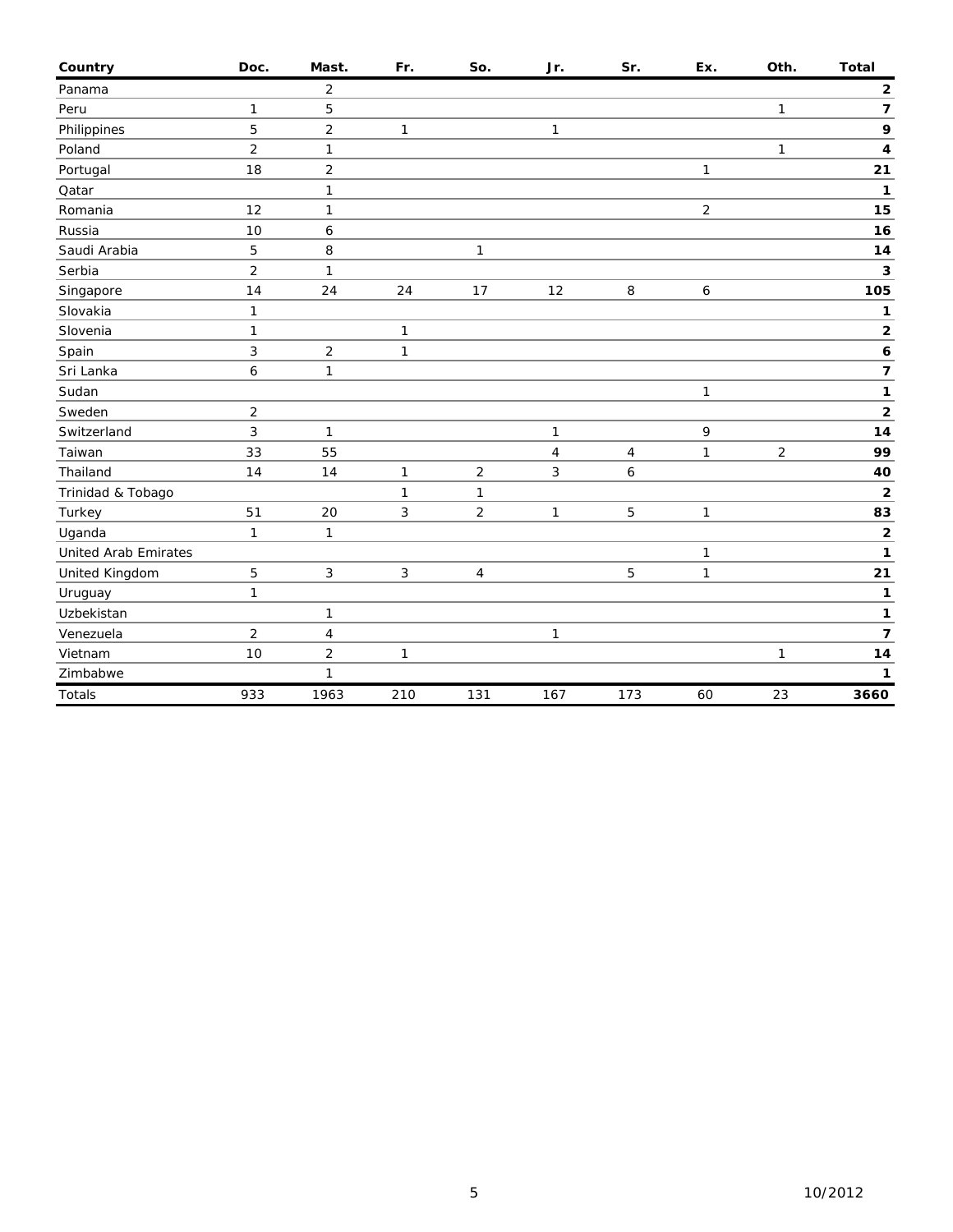# Carnegie Mellon University Office of International Education Fall Statistics 2012

# **Colleges and Departments**

| <b>CFA</b>                                  | Doc. | Mast.          | Fr. | So.            | Jr.            | Sr. | Ex.            | Oth.           | <b>Total</b> |
|---------------------------------------------|------|----------------|-----|----------------|----------------|-----|----------------|----------------|--------------|
| Architecture                                |      | $\mathbf{1}$   | 10  | 5              | 6              | 14  | $\overline{2}$ |                | 38           |
| Architecture-Engineering-Construction Mgmt  | 2    | 16             |     |                |                |     |                |                | 18           |
| Art                                         |      | 4              | 2   | 3              | 1              | 1   | $\mathbf{1}$   |                | 12           |
| <b>Building Performance and Diagnostics</b> | 11   | 2              |     |                |                |     |                |                | 13           |
| <b>CFA Undeclared</b>                       |      |                |     | $\mathbf{1}$   |                |     |                |                | 1            |
| Collaborative Piano                         |      |                |     |                |                |     |                | 1              | 1            |
| <b>Communication Design</b>                 |      |                |     | $\overline{2}$ | $\overline{2}$ | 1   |                |                | 5            |
| Communication Planning and Info Design      |      | 4              |     |                |                |     |                |                | 4            |
| Composition                                 |      | 1              |     |                |                |     |                |                | 1            |
| <b>Computational Design</b>                 | 2    | 1              |     |                |                |     |                |                | 3            |
| Conducting                                  |      | 1              |     |                |                |     |                |                | 1            |
| Costume Design                              |      | 4              |     |                |                |     |                |                | 4            |
| Design                                      | 1    |                | 6   |                |                |     | $\overline{2}$ |                | 9            |
| Drama                                       |      |                |     |                | 1              |     |                |                | 1            |
| <b>Industrial Design</b>                    |      |                |     | $\mathbf{1}$   | $\mathbf{1}$   | 4   |                |                | 6            |
| <b>Interaction Design</b>                   |      | $\overline{7}$ |     |                |                |     |                |                | 7            |
| <b>Lighting Design</b>                      |      | $\overline{2}$ |     |                |                |     |                |                | $\mathbf{2}$ |
| Music                                       |      |                |     |                |                |     |                | 3              | 3            |
| Music and Technology                        |      | $\overline{7}$ |     |                |                |     |                |                | 7            |
| Music Composition                           |      | 2              |     | $\mathbf{1}$   |                |     |                | $\mathbf{1}$   | 4            |
| Music Education                             |      | 3              |     |                |                |     |                |                | 3            |
| Perfomance                                  |      | 25             |     | $\mathbf{1}$   |                |     |                | 10             | 36           |
| Piano Maintenance Certificate               |      |                |     |                |                |     |                | $\overline{2}$ | $\mathbf{2}$ |
| Production Technology & Management          |      | 1              |     |                |                |     |                |                | 1            |
| Scene Design                                |      | 1              |     |                |                |     |                |                | 1            |
| Stage Management                            |      | 1              |     |                |                |     |                |                | 1            |
| Sustainable Design                          |      | $\overline{7}$ |     |                |                |     |                |                | 7            |
| Tangible Interaction Design                 |      | 3              |     |                |                |     |                |                | 3            |
| Urban Design                                |      | 4              |     |                |                |     |                |                | 4            |
| Total                                       | 16   | 97             | 18  | 14             | 11             | 20  | 5              | 17             | 198          |

| <b>CIT</b>                                 | Doc. | Mast. | Fr. | So. | Jr. | Sr. | Ex. | Oth. | Total |
|--------------------------------------------|------|-------|-----|-----|-----|-----|-----|------|-------|
| <b>Biomedical Engineering</b>              | 19   | 38    |     |     |     |     |     |      | 57    |
| Chemical Engineering                       | 25   | 54    |     | 9   | 9   | 9   |     |      | 113   |
| Civil and Environmental Engineering        | 35   | 92    |     |     | 6   | 3   | 2   |      | 140   |
| Colloids, Polymers, and Surfaces           |      | 5     |     |     |     |     |     |      | 5     |
| Computational Design & Manufacturing       |      |       |     |     |     |     |     |      | 4     |
| <b>Computational Mechanics</b>             |      |       |     |     |     |     |     |      |       |
| Electrical and Computer Engineering        | 193  | 145   |     | 36  | 31  | 26  |     |      | 432   |
| Energy Science, Technology & Policy        |      | 18    |     |     |     |     |     |      | 18    |
| Engineering and Public Policy              | 37   |       |     |     |     |     |     |      | 37    |
| Engineering and Technology Innovation Mgmt |      | 10    |     |     |     |     |     |      | 10    |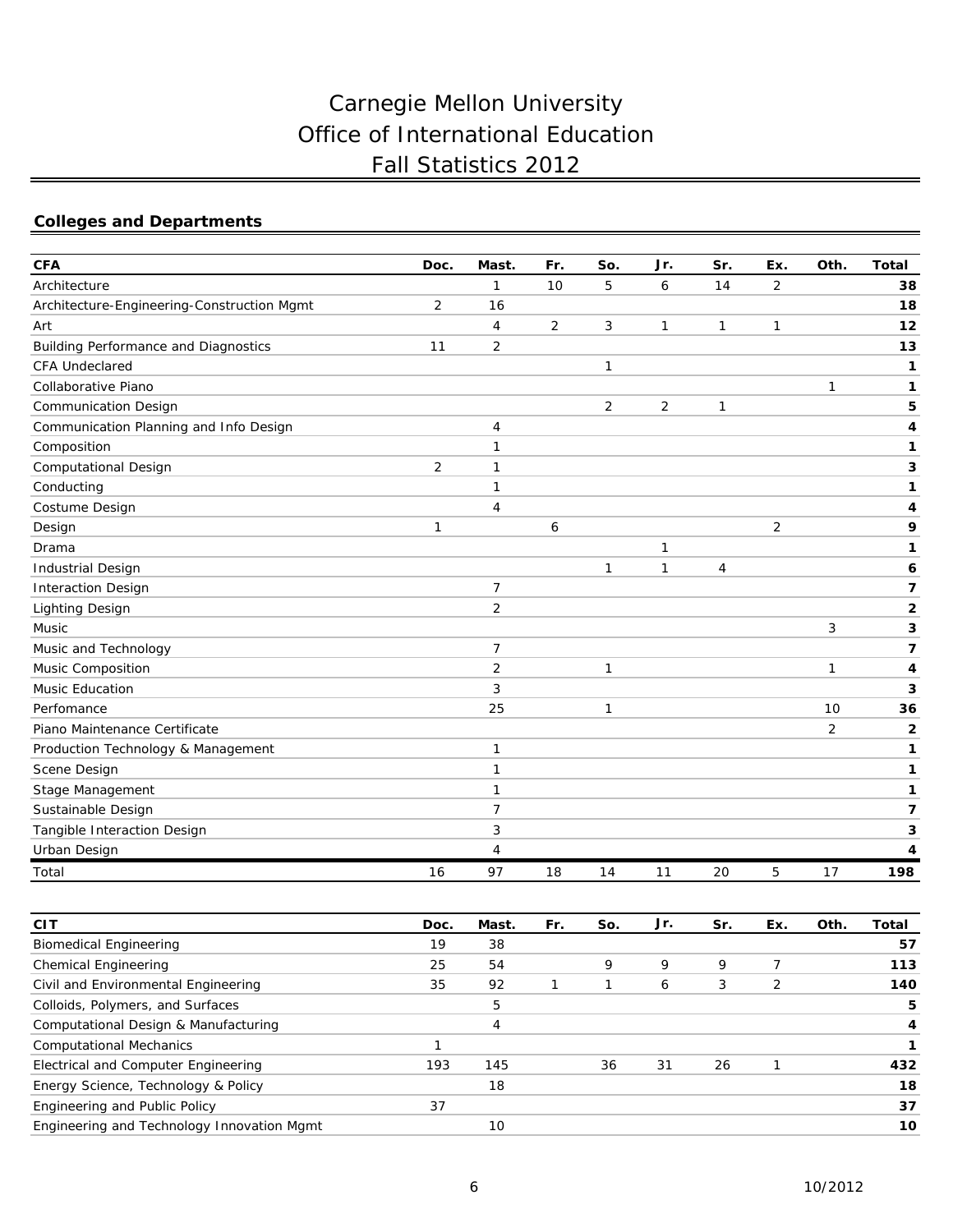| CIT (cont.)                                    | Doc. | Mast. | Fr. | So. | Jr. | Sr. | Ex. | Oth. | Total |
|------------------------------------------------|------|-------|-----|-----|-----|-----|-----|------|-------|
| General CIT                                    |      |       | 72  | 2   |     |     |     |      | 74    |
| <b>Information Networking</b>                  |      | 91    |     |     |     |     |     |      | 91    |
| Information Security Technology and Mgmt       |      | 43    |     |     |     |     |     |      | 43    |
| Information Technology - Information Security  |      | 26    |     |     |     |     |     |      | 26    |
| Information Technology - Mobility              |      | 22    |     |     |     |     |     |      | 22    |
| Information Technology - Software Management   |      | 13    |     |     |     |     |     |      | 13    |
| Materials Science and Engineering              | 43   | 29    |     |     | 3   | 6   |     |      | 83    |
| Mechanical Engineering                         | 56   | 106   |     | 10  | 11  | 14  | 2   |      | 199   |
| Silicon Valley Software Engineering            |      | 15    |     |     |     |     |     |      | 15    |
| Silicon Valley Software Engineering - Dev Mgmt |      | 3     |     |     |     |     |     |      | 3     |
| Silicon Valley Software Management             |      | 9     |     |     |     |     |     |      | 9     |
| Total                                          | 409  | 723   | 73  | 59  | 60  | 58  | 13  | 0    | 1395  |

| <b>CMU</b>                           | Doc. | Mast. | Fr. | So. | Jr. | Sr. | Ex. | Oth. | Total |
|--------------------------------------|------|-------|-----|-----|-----|-----|-----|------|-------|
| Entertainment Technology             |      | 115   |     |     |     |     |     |      | 115   |
| Product Development                  |      |       |     |     |     |     |     |      |       |
| <b>Qatar Business Administration</b> |      |       |     |     |     |     | 10  |      | 10    |
| <b>Qatar Computer Science</b>        |      |       |     |     |     |     | 4   |      |       |
| <b>Qatar Information Systems</b>     |      |       |     |     |     |     |     |      |       |
| Science & Humanities Scholar         |      |       | h   |     |     |     |     |      | 14    |
| Total                                |      | 122   |     |     |     | 3   | 15  | 0    | 151   |

| Heinz                                | Doc. | Mast. | Fr. | So. | Jr. | Sr. | Ex. | Oth. | Total |
|--------------------------------------|------|-------|-----|-----|-----|-----|-----|------|-------|
| Arts Management                      |      | 23    |     |     |     |     |     |      | 26    |
| Biotechnology Management             |      | 13    |     |     |     |     |     |      | 13    |
| Economics and Public Policy          |      |       |     |     |     |     |     |      |       |
| Entertainment Industry Management    |      | 11    |     |     |     |     |     |      | 11    |
| Health Care Policy and Management    |      | 4     |     |     |     |     |     |      |       |
| Information Security Policy and Mgmt |      | 24    |     |     |     |     |     |      | 24    |
| Information Systems Management       | 3    | 278   |     |     |     |     | 3   |      | 284   |
| Public Management                    |      | 8     |     |     |     |     |     |      | 8     |
| Public Policy and Management         | 18   | 62    |     |     |     |     | 4   | h    | 90    |
| Total                                | 22   | 423   |     |     |     |     | 10  | Ô    | 461   |

| <b>Dietrich</b>                     | Doc. | Mast. | Fr. | So.           | Jr. | Sr.            | Ex. | Oth. | Total |
|-------------------------------------|------|-------|-----|---------------|-----|----------------|-----|------|-------|
| Applied Second Language Acquisition |      | 3     |     |               |     |                |     |      | 3     |
| <b>Behavioral Decision Research</b> | 3    |       |     |               |     |                |     |      | 3     |
| Cognitive Science                   |      |       |     | 1             |     | $\overline{2}$ |     |      | 4     |
| <b>Creative Writing</b>             |      |       |     |               |     |                |     |      | 1     |
| <b>Decision Science</b>             |      |       |     |               |     | 2              |     |      | 2     |
| Economics                           |      |       |     |               | 5   | 7              |     |      | 12    |
| Economics & Statistics              |      |       |     | $\mathcal{I}$ | 5   | 6              |     |      | 12    |
| English                             |      |       |     |               |     |                | 2   |      | 3     |
| <b>General HSS</b>                  |      |       | 38  | 6             | 1   |                |     |      | 45    |
| <b>Global Studies</b>               |      |       |     |               |     | 2              |     |      | 2     |
| History                             | 3    |       |     |               |     |                |     |      | 3     |
| <b>Humanities</b>                   |      |       |     |               |     |                | 2   |      | 2     |
| <b>Information Systems</b>          |      |       | 2   | 4             | 8   | 11             |     |      | 25    |
| International Relations & Politics  |      |       |     |               |     | 3              |     |      | 3     |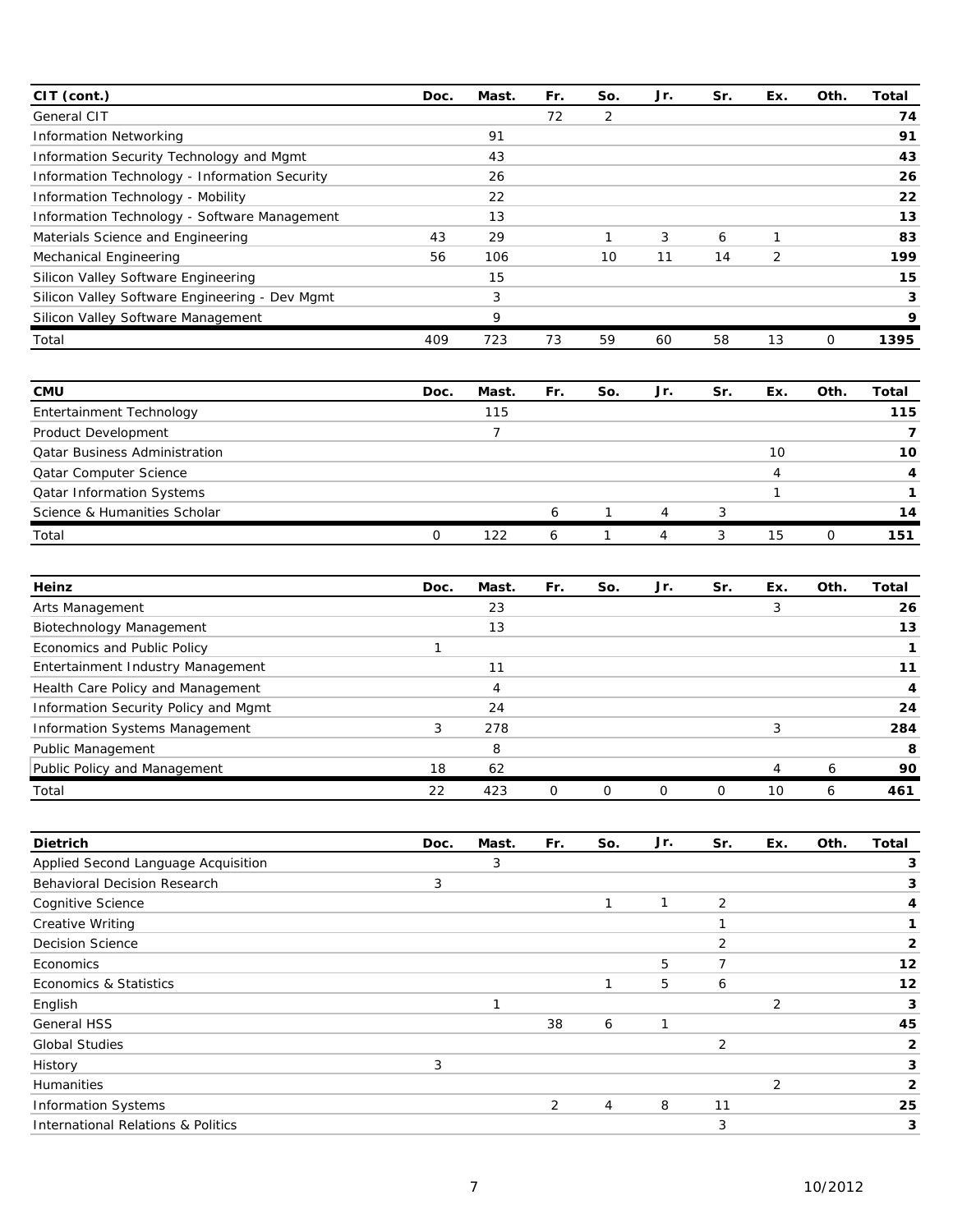| Dietrich (cont.)                                  | Doc. | Mast. | Fr. | So. | Jr.            | Sr.            | Ex. | Oth. | Total |
|---------------------------------------------------|------|-------|-----|-----|----------------|----------------|-----|------|-------|
| Japanese                                          |      |       |     |     |                |                |     |      |       |
| Linguistics                                       |      |       |     |     |                |                |     |      |       |
| Literary and Cultural Studies                     | 2    |       |     |     |                |                |     |      |       |
| Logic, Computation and Methodology                | 9    | 2     |     |     |                |                |     |      | 11    |
| Neural Computation                                | 3    |       |     |     |                |                |     |      | 3     |
| Policy & Management                               |      |       |     |     |                | $\overline{2}$ |     |      | 3     |
| Professional Writing                              |      | 2     |     |     |                |                |     |      | 2     |
| Psychology                                        | 3    |       |     |     | 2              | 6              |     |      | 12    |
| Rhetoric                                          |      |       |     |     |                |                |     |      |       |
| Second Language Acquisition                       | 5    |       |     |     |                |                |     |      | 5     |
| <b>Statistical Practice</b>                       |      | 16    |     |     |                |                |     |      | 16    |
| <b>Statistics</b>                                 | 20   |       |     |     | $\overline{2}$ |                |     |      | 23    |
| Strategy, Entrepreneurship & Technological Change |      |       |     |     |                |                |     |      |       |
| Total                                             | 49   | 25    | 40  | 14  | 25             | 44             | 4   | 0    | 201   |

| <b>MCS</b>                                  | Doc. | Mast. | Fr. | So.            | Jr.            | Sr.            | Ex. | Oth. | <b>Total</b>   |
|---------------------------------------------|------|-------|-----|----------------|----------------|----------------|-----|------|----------------|
| Algorithms, Combinatorics & Optimization    |      |       |     |                |                |                |     |      |                |
| <b>Biological Sciences</b>                  | 28   |       |     | $\overline{2}$ | $\overline{2}$ |                |     |      | 33             |
| <b>Biological Sciences/Biophysics</b>       |      |       |     |                |                |                |     |      |                |
| <b>Biological Sciences &amp; Psychology</b> |      |       |     |                |                |                |     |      |                |
| Chemistry                                   | 46   |       |     | $\overline{2}$ | 2              | $\overline{2}$ |     |      | 52             |
| <b>Computational Biology</b>                |      | 18    |     |                |                |                |     |      | 18             |
| <b>Computational Finance</b>                |      |       |     |                |                | 2              |     |      | $\overline{2}$ |
| <b>General MCS</b>                          |      |       | 37  | $\overline{2}$ | $\overline{2}$ |                |     |      | 41             |
| <b>Mathematical Finance</b>                 |      |       |     |                |                |                |     |      |                |
| <b>Mathematical Sciences</b>                | 17   |       |     | 11             | $\overline{7}$ | 12             |     |      | 48             |
| Physics                                     | 38   |       |     |                |                |                |     |      | 42             |
| Pure and Applied Logic                      | 3    |       |     |                |                |                |     |      |                |
| Total                                       | 135  | 18    | 37  | 18             | 15             | 17             | 3   | 0    | 243            |

| <b>SCS</b>                                       | Doc. | Mast. | Fr. | So. | Jr. | Sr. | Ex. | Oth. | Total |
|--------------------------------------------------|------|-------|-----|-----|-----|-----|-----|------|-------|
| Biotechnology Innovation & Computation           |      | 17    |     |     |     |     |     |      | 17    |
| Computation, Organizations and Society           | 6    |       |     |     |     |     |     |      | 6     |
| <b>Computational Biology</b>                     | 9    |       |     |     |     |     |     |      | 9     |
| Computer Science                                 | 73   | 12    | 21  | 19  | 28  | 18  | 8   |      | 179   |
| Human-Computer Interaction                       | 12   | 16    |     |     |     |     |     |      | 28    |
| Information Technology - eBusiness Technology    |      | 64    |     |     |     |     |     |      | 64    |
| Information Technology - Embedded Software Eng   |      | 17    |     |     |     |     |     |      | 17    |
| Information Technology - Software Engineering    |      | 23    |     |     |     |     |     |      | 23    |
| Information Technology - Very Large Info Systems |      | 43    |     |     |     |     |     |      | 43    |
| Language & Information Technologies              | 38   |       |     |     |     |     |     |      | 38    |
| Language Technologies                            | 16   | 41    |     |     |     |     |     |      | 57    |
| Machine Learning                                 | 29   |       |     |     |     |     |     |      | 29    |
| Robotics                                         | 41   | 61    |     |     |     |     |     |      | 102   |
| Software Engineering                             | 5    | 22    |     |     |     |     |     |      | 27    |
| Total                                            | 229  | 316   | 21  | 19  | 28  | 18  | 8   | 0    | 639   |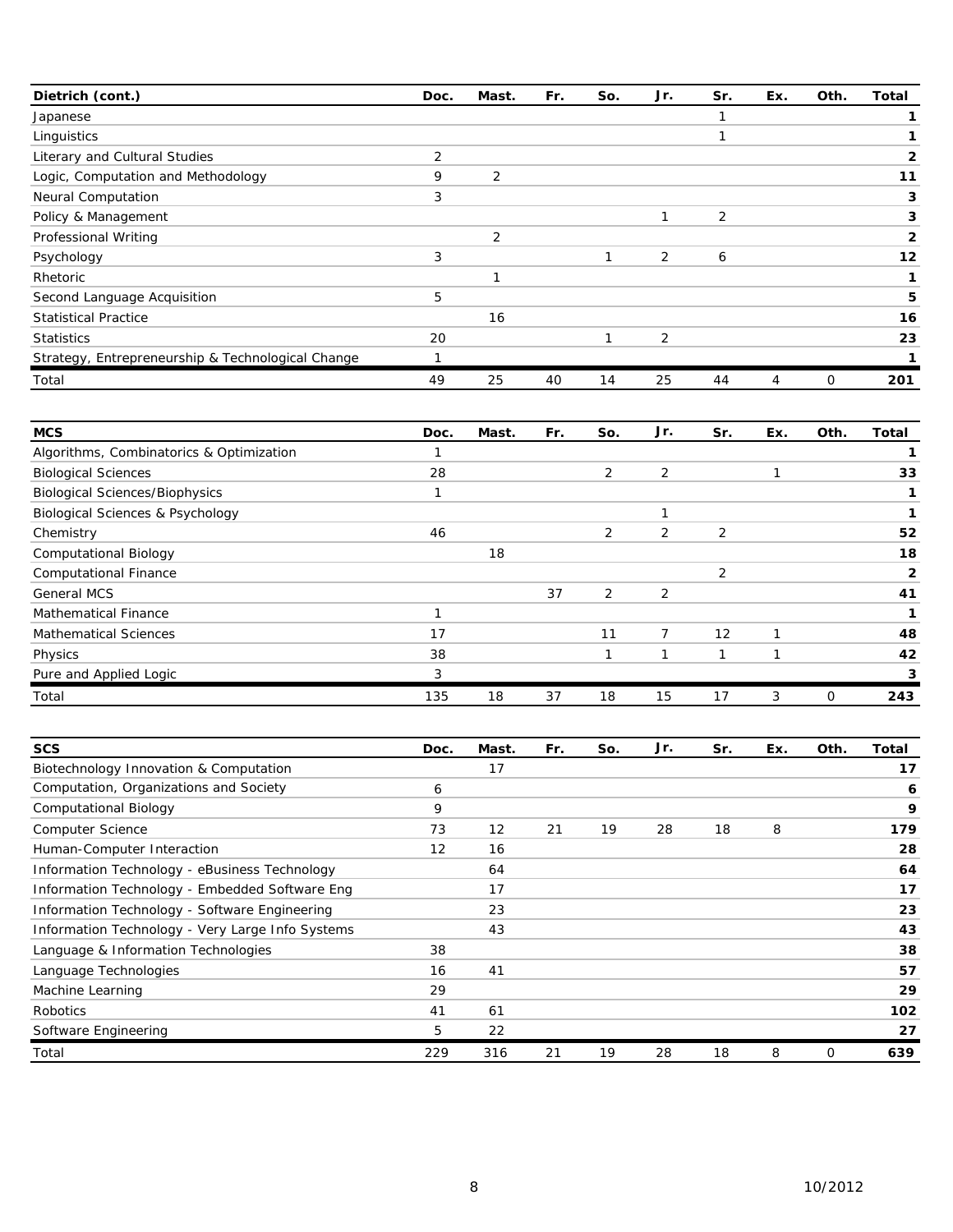| <b>Tepper</b>                         | Doc. | Mast. | Fr. | So. | Jr. | Sr. | Ex. | Oth. | Total |
|---------------------------------------|------|-------|-----|-----|-----|-----|-----|------|-------|
| <b>Business Administration</b>        |      |       | 15  | 6   | 24  | 13  |     |      | 60    |
| <b>Computational Finance</b>          |      | 120   |     |     |     |     |     |      | 120   |
| Economics                             | 16   |       |     |     |     |     |     |      | 16    |
| Industrial Administration             | 52   | 119   |     |     |     |     |     |      | 171   |
| Operations Management & Manufacturing | 5    |       |     |     |     |     |     |      | 5     |
| Total                                 | 73   | 239   | 15  | 6   | 24  | 13  |     |      | 372   |